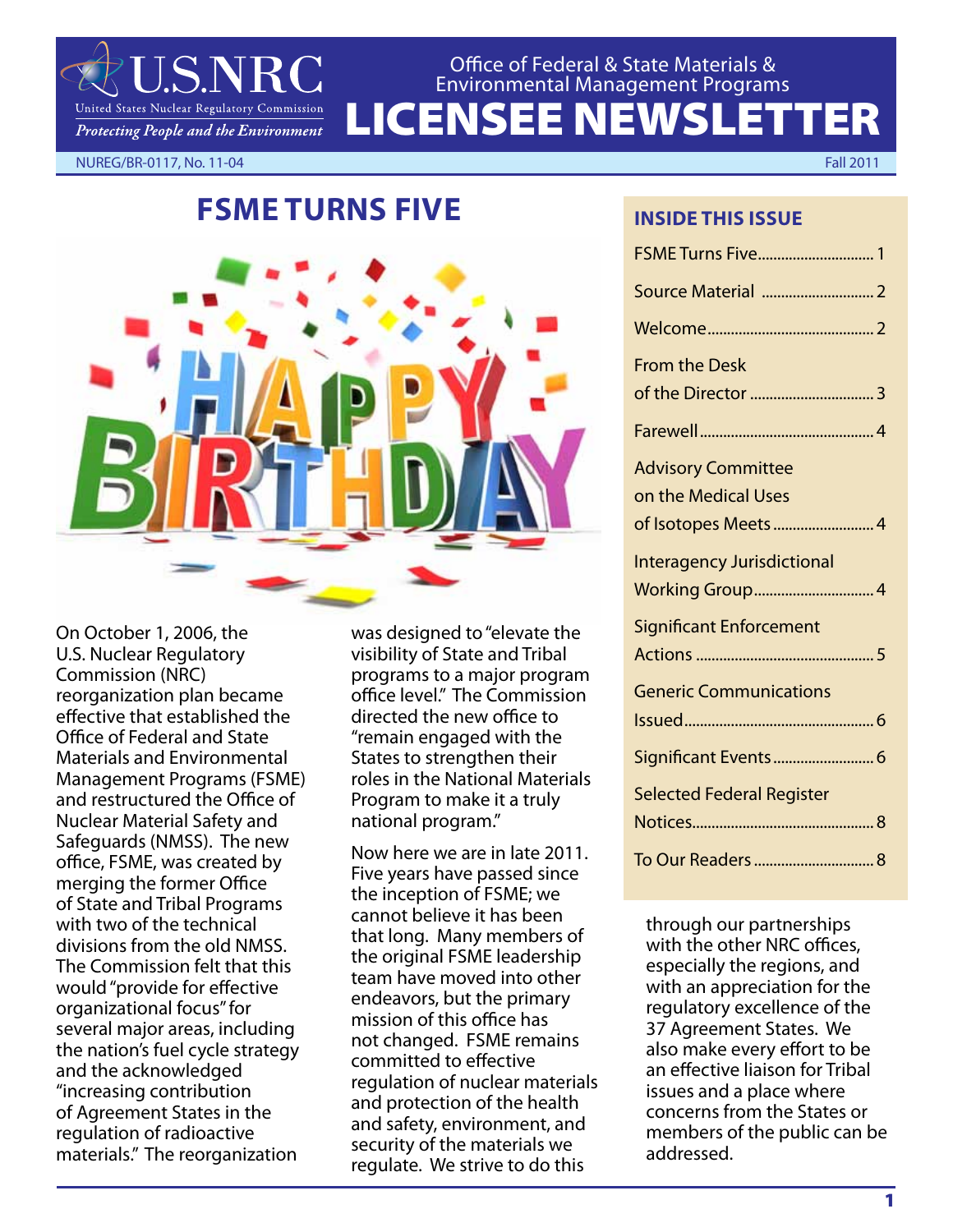Our full office name is admittedly quite a mouthful. But most important, we are quite proud of what we've accomplished in the past half-decade. With that said, we recognize that nobody is perfect and that all organizations need to continue to look for areas in which they can improve. Although we do selfassessments periodically, we also encourage your thoughts about whether or not you believe we are meeting our mission objectives or your ideas for ways we could get better. We want to know your thoughts, so tell us. We are waiting to hear from you.

The FSME Staff

### **SOURCE MATERIAL**

On July 26, 2010, the NRC published a proposed rule on the distribution of source material in the Federal Register (75 FR 43425) for public comment. The rulemaking



would provide the NRC with more complete and timely

information on the types and quantities of source material distributed for use either under exemption or by general licensees. In addition, the NRC proposed to modify the existing possession and use requirements of the general license for small quantities of source material in Title 10 of the Code of Federal Regulations (10 CFR) 40.22,

"Small Quantities of Source Material," to better align the requirements with current health and safety standards. Finally, the proposed rule would revise, clarify, or delete certain source material exemptions from licensing. The rule is expected to impact manufacturers and distributors of certain products and materials containing source material and certain persons using source material under a general license. On November 18, 2010, the NRC published in the Federal Register (75 FR 70618) a notice to extend the comment period to February 15, 2011. The NRC provided the extension to allow members of the public time to review the related guidance that was published in the Federal Register (76 FR 1100) for comment on January 7, 2011. The NRC received 14 comment letters from 9 commenters representing private individuals, industry groups, and individual companies. All comments are publicly available on regulations.gov under docket NRC-2009-0084. The comments all opposed various aspects of the rulemaking and stated concerns about the impacts on analytical laboratories, the costs resulting from new distribution licenses and proposed reductions in possession limits, and the burden associated with reporting. Many of the commenters were concerned that the burdens were not justified by the risks. The commenters also identified many areas for which they believed additional guidance

is necessary. The working group is currently analyzing the comments and evaluating the impacts of the proposed rule.

(Contact: Gary Comfort, FSME, 301-415-8106 or e-mail Gary.Comfort@nrc.gov)

#### **WELCOME**



*Mr. Brian McDermott*

The FSME staff would like to welcome Mr. Brian J. McDermott, the former Acting Director, Division of Security Policy, Office of Nuclear Security and Incident Response (NSIR), as the new Director, Division of Materials Safety and State Agreements, FSME, which was effective in October 2011.

Mr. McDermott joined the NRC in 1990 as a reactor engineer intern. After graduation from the intern program, he served in Region I as a Reactor Engineer, Resident Inspector, at Susquehanna Steam Electric Station, and as a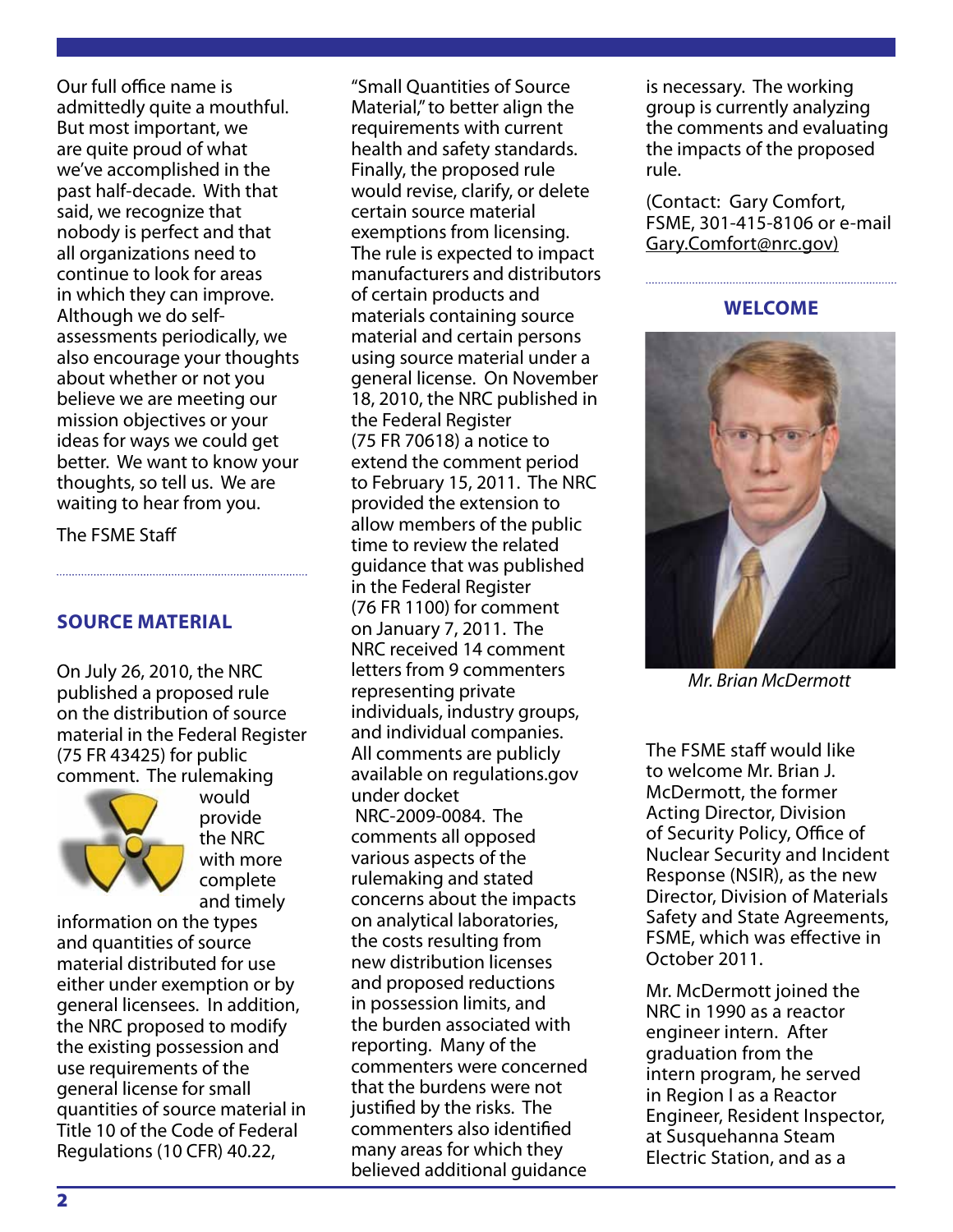

# **from the desk of the director**

The summer edition of this newsletter contained a brief article on page 4 announcing that I had been named as the new Director of FSME. It summarized my previous assignments within the NRC and my educational and military background, so I will not repeat any of that here.

Instead, I'd like to use this space to tell you how enthusiastic I am about joining the FSME team, an organization that has earned a reputation for regulatory excellence since the office was formed in 2006. This reputation for excellence can be attributed to many things, including the hardworking staff and expanded leadership team, which is composed of the Branch Chiefs and divisional and office leadership. The successes are also closely tied to the leadership of my predecessor, Charlie Miller, his former Deputy Director, George Pangburn, and our current Deputy Director, Cindi Carpenter.

From my days in both Headquarters and the regions, I know that all regulators are only as good as the licensees they regulate. In FSME's case, we share that regulatory responsibility with 37 Agreement States. In fact, 20,000 of the 23,000 nuclear materials users are under State regulatory purview. I intend to rely heavily on the States as our partners, and I strive to communicate early and often to move us closer to a true "national materials program."

The reason that I am so eager to join FSME is because I know that this office deals with many different issues and a broad array of challenges. For example, we must continue to make progress on the information technology issues associated with development of an Integrated Source Management Portfolio. We will continue to address complex low-level-waste issues such as blending, depleted uranium, and changes to 10 CFR Part 61, "Licensing Requirements for Land Disposal of Radioactive Waste." We have uranium recovery applications to review from a safety and environmental perspective. We will strive to keep our rulemaking actions on schedule while also providing ample opportunities for stakeholder viewpoints to be heard and addressed.

I am a firm believer in the importance of all of the NRC values, which are located at http://www.nrc.gov/ about-nrc/values.html. Of these, I hold openness and integrity most dearly. I commit to all of you that FSME will model these values and take them into account during the course of our daily duties.

Thanks to all of you for your solid record of safety. Let's continue to work together to ensure the public health and safety and protection of the environment in all operations involving regulated nuclear materials.

Mail afat

Mark A. Satorius, Director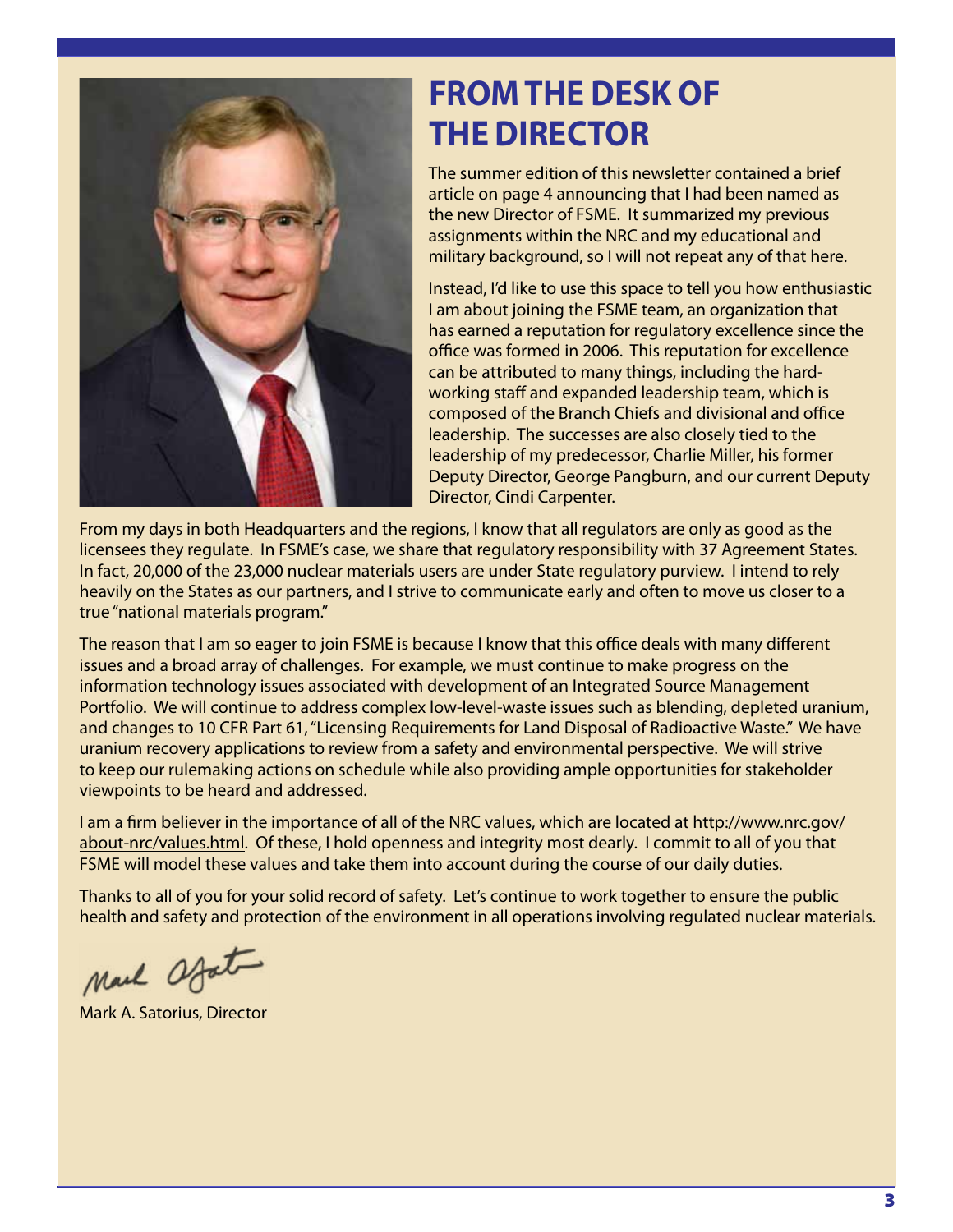Senior Resident Inspector at Vermont Yankee Nuclear Power Station. He has held a number of progressively more responsible positions in Region I and NSIR. Mr. McDermott received a bachelor's degree in nuclear engineering from Pennsylvania State University and a Master of Business Administration degree from Franklin College.

The FSME staff is looking forward to working with Mr. McDermott.

#### **FAREWELL**



*Mr. Robert J. Lewis*

The FSME staff would like to congratulate Mr. Robert J. Lewis, the former Acting Deputy Director, FSME, for his recent appointment as the new Director, Division of Preparedness and Response, NSIR, which was effective in October 2011.

The FSME staff wishes Mr. Lewis all the best in his new position.

#### **ADVISORY COMMITTEE ON THE MEDICAL USES OF ISOTOPES MEETS**

The Advisory Committee on the Medical Uses of Isotopes (ACMUI) advises the NRC on policy and



*Committee members (left to right): Dr. William Van Decker, Dr. James Welsh, Dr. Bruce Thomadsen, Ms. Laura Weil, Dr. Milton Guiberteau, Dr. Leon Malmud, Mr. Steve Mattmuller, Dr. Pat Zanzonico, Dr. Susan Langhorst, Dr. Orhan Suleiman, Dr. John Suh, and Dr. Christopher Palestro.*

technical issues that arise in the regulation of the medical uses of radioactive material in diagnosis and therapy. The ACMUI membership includes health care professionals from various disciplines who comment on changes to NRC regulations and guidance, evaluate certain nonroutine uses of radioactive material, and bring key issues to the attention of the Commission for appropriate action. On September 22, 2011, ACMUI met for two consecutive days at NRC Headquarters to discuss issues such as the Cardiogen generators, the NRC Medical Rulemaking Workshops, and the Permanent Implant Brachytherapy Subcommittee report. The next ACMUI meeting will take place at NRC Headquarters on April 16–17, 2012.

(Contact: Sophie Holiday, FSME, 301-415-7865 or e-mail Sophie.Holiday@nrc.gov)

#### **INTERAGENCY JURISDICTIONAL WORKING GROUP**

The Interagency Jurisdictional



Group (IJWG) was initially established in 2001 to determine the

best approach to delineating the responsibilities of the NRC and other Federal agencies and States with regard to low-level source material and materials containing less than 0.005 percent by weight concentration of uranium and/or thorium. In 2003, the IJWG recommended that the NRC's jurisdiction should be limited to uranium and thorium that are extracted or purposely concentrated for their chemical, physical, or radiological properties. This would include source material used in the nuclear fuel cycle. However, at that time, the Commission decided to defer further activities of the IJWG. In 2006, the Commission directed the NRC staff to reassemble the IJWG to determine if the IJWG continued to support the original recommendation. In subsequent deliberations, the IJWG voiced continued support for the overall recommendation, but some members wanted to see the actual legislative proposal before committing the support for their agency or organization. The Commission has decided that the NRC should prepare and, upon the Commission's approval, submit a legislative proposal through the Office of Management and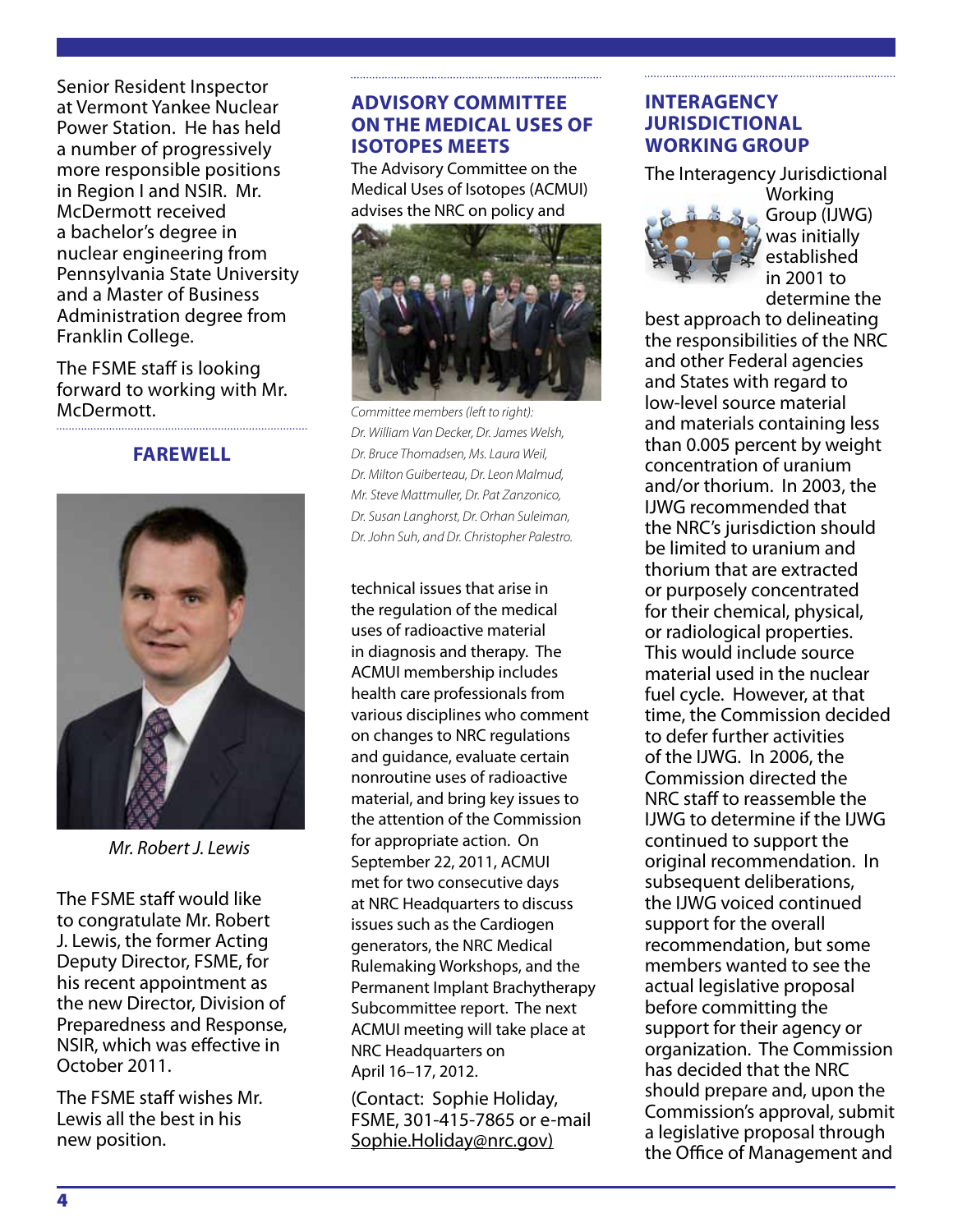Budget. On the basis of this path forward, the Commission has determined that the IJWG has successfully completed its objectives and has decided to conclude the working group.

(Contact: Gary Comfort, FSME, 301-415-8106 or e-mail Gary.Comfort@nrc.gov)

#### **SIGNIFICANT ENFORCEMENT ACTIONS**



The NRC issued the following significant actions for failure to

comply with regulations.

#### **Del Valle Group** (EA-11-009)

On May 11, 2011, the NRC issued a Notice of Violation to Del Valle Group (DVG) for a Severity Level III violation involving the failure to obtain authorization in a specific NRC license to own and possess three portable moisture density gauges, as required by 10 CFR 30.3(a). Specifically, from November 30, 2008, through October 28, 2010, DVG owned or possessed byproduct material (discrete radium-226 sources contained in three portable moisture density gauges) without authorization in a specific or general license issued in accordance with NRC regulations.

#### **Luzenac America, Inc.**  (EA-11-022)

On July 7, 2011, the NRC issued a Notice of Violation and Proposed Imposition of Civil Penalty in the amount of \$8,500 to Luzenac America,

Inc., for a Severity Level III violation involving the failure to transfer a device containing byproduct material to a licensee authorized to receive it, as required by 10 CFR 31.5(c)(8)(i). Specifically, as of December 2, 2010, Luzenac transferred a fixed nuclear gauge containing byproduct material to a recycling company that was not authorized to receive it.



#### **Mercy Hospital** (EA-11-094)

On June 8, 2011, the NRC



issued a Notice of Violation to Mercy Hospital for a Severity Level III violation involving the failure to

develop, implement, and maintain written procedures to provide high confidence that each administration is in accordance with the written directive as required by 10 CFR 35.41(a). Specifically, between June 18, 2008, and February 23, 2011, the licensee performed approximately 200 high-dose-rate remote afterloader administrations requiring written directives and failed to develop written procedures to provide high confidence that each administration was in accordance with the written directive.

#### **Henry Ford Macomb Hospital** (EA-11-088)

On June 24, 2011, the NRC issued a Notice of Violation to Henry Ford Macomb Hospital for a Severity Level III violation involving the failure to develop, implement, and maintain written procedures to provide high confidence that each brachytherapy treatment was in accordance with the written directive as required by 10 CFR 35.41(a). Specifically, as of December 9, 2010, the licensee's procedure did not include steps to verify that the transfer tube assembly used at the time of the administration was the same length as the one identified in the treatment plan implementing the written directive. As a result, four patients received radiation doses to areas not included within the planned treatment area.

#### **Charleston Radiation Therapy Consultants, PLLC**  (EA-11-115)

On June 30, 2011, the NRC issued a Notice of Violation to



Charleston Radiation **Therapy** Consultants, PLLC (CRTC) for a Severity Level III violation involving the

failure to meet the physical presence requirements of 10 CFR 35.615(f)(2) during high dose radiation treatments. Specifically, on an indeterminate number of occasions on and before April 28, 2011, neither a CRTC authorized user nor a physician under the supervision of an authorized user was physically present during the entire duration of patient treatments involving the high-dose radiation unit.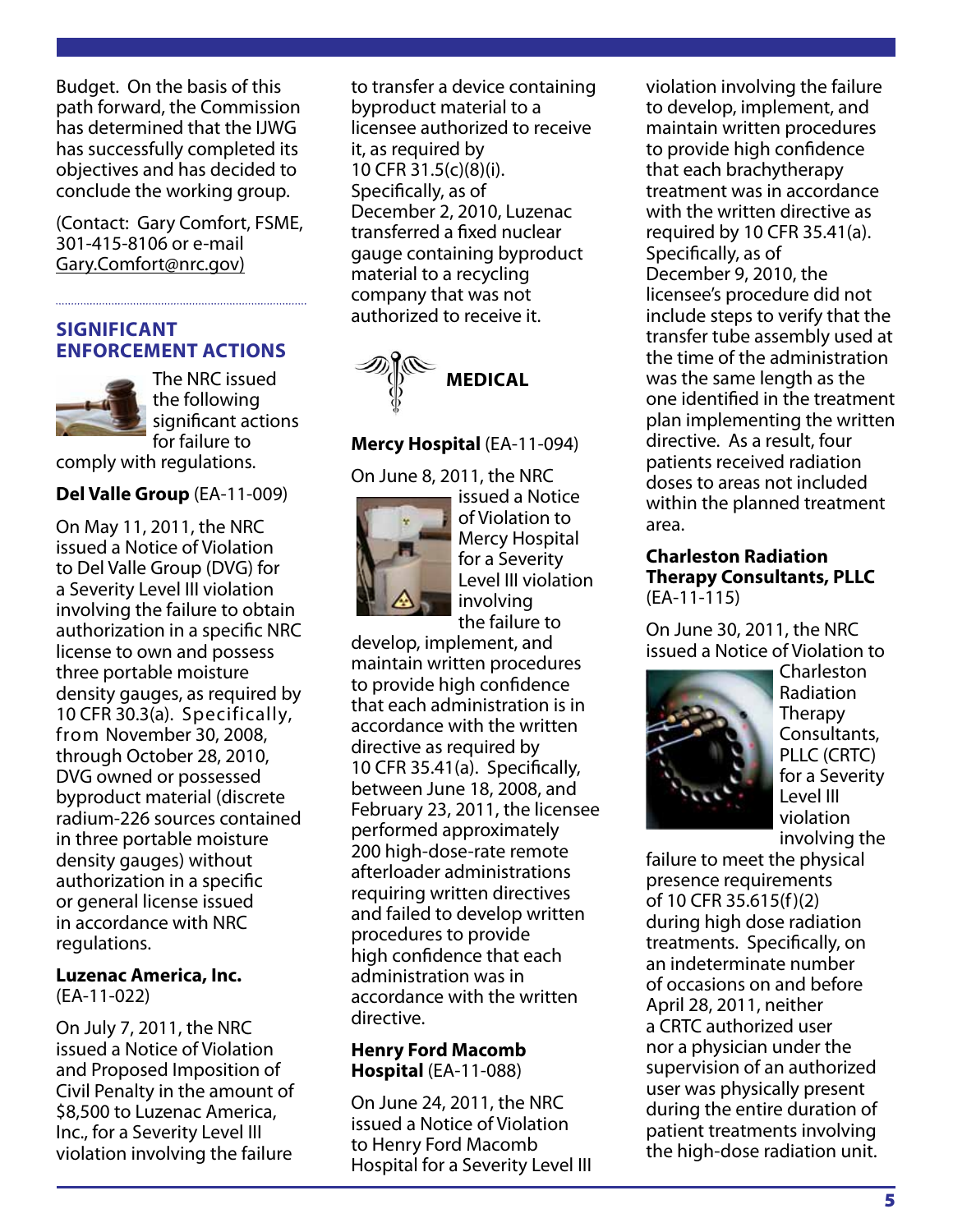#### **Bozeman Deaconess Hospital** (EA-10-258**)**

On July 8, 2011, the NRC issued a Confirmatory Order (effective immediately) to Bozeman Deaconess Hospital (BDH) to confirm commitments made as a result of an alternative dispute resolution settlement



agreement. During the inspection and investigation, the NRC identified

two willful violations. The violations involved the failure to secure licensed materials from unauthorized removal or access as required by 10 CFR 20.1801, "Security of Stored Material," and to control and maintain constant surveillance of licensed material as required by 10 CFR 20.1802, "Control of Material Not in Storage." In response to these violations, BDH requested an alternative dispute resolution and agreed to take a number of actions as part of this Confirmatory Order. BDH agreed to provide training by an independent third-party organization to hospital staff and managers involved in NRC-licensed activities, modify the internal requirements for new workers' initial and annual refresher training, develop and implement a procedure that allows hospital employees and contractors to raise radiation safety concerns to hospital management, and pay a civil penalty in the amount of \$3,500.

Information about the NRC's enforcement program can be accessed at http://www.nrc. gov/about-nrc/regulatory/ enforcement/current.html." Documents related to cases can be accessed through the NRC's Agencywide Document Access and Management System (ADAMS) at http:// www.nrc.gov/reading-rm/ adams.html. Help in using ADAMS is available by contacting the NRC Public Document Room staff at 301- 415-4737 or 1-800-397-4209 or by sending an e-mail to PDR.Resource@nrc.gov.

(Contact: Michele Burgess, FSME, 301-415-5868 or e-mail Michele.Burgess@nrc.gov)

#### **GENERIC COMMUNICATIONS ISSUED**

The following are summaries of NRC generic communications issued by FSME. If any of these



documents appears relevant to your needs and you have not received it, please call one of the technical contacts listed below. The Web address for the NRC library of generic communications is http:// www.nrc.gov/reading-rm/doccollections/gen-comm.

#### **REGULATORY ISSUE SUMMARIES**

The NRC provides a regulatory issue summary (RIS) as an informational document



used to communicate with the nuclear industry on a

broad spectrum of matters.

On September 29, 2011, the NRC issued RIS 2011- 11, "Regarding Long-Term Surveillance Charge for Conventional or Heap Leach Uranium Recovery Facilities Licensed under 10 CFR Part 40." The RIS reiterated NRC policy on the long-term surveillance charge for applicable uranium recovery facilities.

(Technical Contact: Dominick Orlando, FSME, 301-415-6749 or e-mail Dominick.Orlando@nrc.gov)

(General Contact: Angela R. McIntosh, FSME, 301-415-5030 or e-mail Angela.McIntosh@nrc.gov)

## **SIGNIFICANT EVENTS**



**Treatment to Wrong Lobe of the Liver** 

Date and Place: July 7, 2011, Madison, Wisconsin

Event Details: The licensee reported that a patient was administered 1.05 GBq (28.38 mCi) of yttrium-90 microspheres (MDS Nordion model TheraSpheres) on July 7, 2011, to the wrong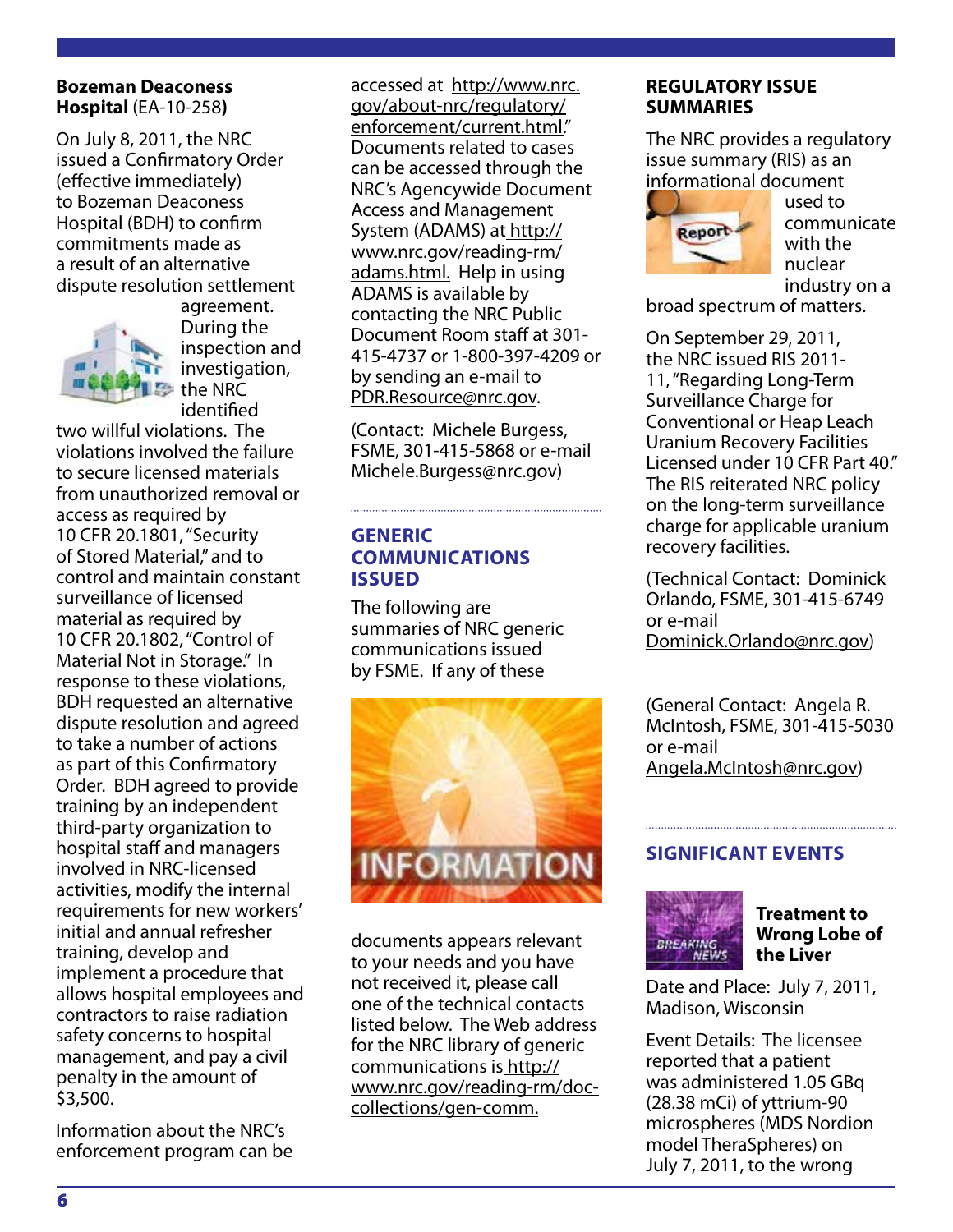lobe of the liver as documented on the written directive. The patient was prescribed to receive 1.04 GBq (28.11 mCi) to the left lobe

of the liver for multinodular heap-to cellular cancer. A treatment plan was created for the left lobe, but, during the procedure, the right lobe was treated with the prescribed dose for the left lobe.

#### **Dose Administered to Wrong Patient**

Date and Place: July 8, 2011, Denver, Colorado

Event Details: The licensee reported that a patient was administered 3.7 GBq (100 mCi) of iodine-131, instead of



the prescribed dose of 0.74 GBq (20 mCi), for Grave's Disease. The 3.7 GBq (100

mCi) dosage was intended for another patient. The patient was discharged from the hospital before the error was discovered. The patient's physician and the patient were notified of the error. The patient was given additional instructions about his contact with members of the public.

#### **Overexposure Resulting in Deterministic Effects**

Date and Place: September 19, 2011, Port Lavaca, Texas

Event Details: The licensee reported that a radiography trainee received an exposure to his right hand. It was

determined that the trainee had removed the guide tube from the exposure device (Amersham model 660-D) with his bare hand and saw that the 2.7 TBq (73 Ci) iridium-192 source was protruding from



the device. The individual's fingers had observable deterministic effects, including blistering of the thumb,

index, and middle fingers. These effects correspond to a dose range between 20 and 30 Gy (2,000 and 3,000 rads). The trainee's wholebody dosimeter was sent for immediate processing, and the results revealed that the trainee had received a dose of 14 mSv (1.4 rem). The trainee is receiving treatment at a local hospital. The licensee has conferred with the Radiation Emergency Assistance Center/ Training Site concerning this event.

#### **Overexposure to Workers during Irradiator Source Exchange**

Date and Place: October 8, 2011, Raritan, New Jersey

Event Details: The licensee reported a potential radiation overexposure event involving three radiation workers. The three workers were contracted to load a 44.77 TBq (1,210 Ci) cobalt-60 source assembly (International Isotopes Idaho) into an MDS Nordion model Gammacell 220 irradiator at the licensee's facility. During the procedure, the 8-inch tall source assembly was somehow dislodged



from its shielded position, so that approximately 4 inches of the assembly were exposed. In addition, the insertion tool

prevented the workers from quickly reinserting the source assembly. The workers were able to shield the assembly using titanium. They then had to force the assembly into place and broke off the insertion tool. The cobalt-60 source was then confirmed to be in a shielded configuration and safely secured. The total time that the source was unshielded was estimated to be between 25 and 30 seconds. The two workers loading the source received whole-body exposures of 17.5 and 17.2 cSv (rem); and their extremity exposures were determined to be 61.6 and 101.3 rad, respectively. They were wearing thermoluminescent dosimeters and ring badges. The third worker received a whole-body dose of 11.4 cSv (rem). Four additional workers were in attendance during the attempted source exchange. Their estimated whole-body exposures ranged between 1.5 cSv (rem) and 3.5 cSv (rem).

(CONTACT: Angela R. McIntosh, FSME, 301- 415- 5030 or e-mail Angela. McIntosh@nrc.gov)